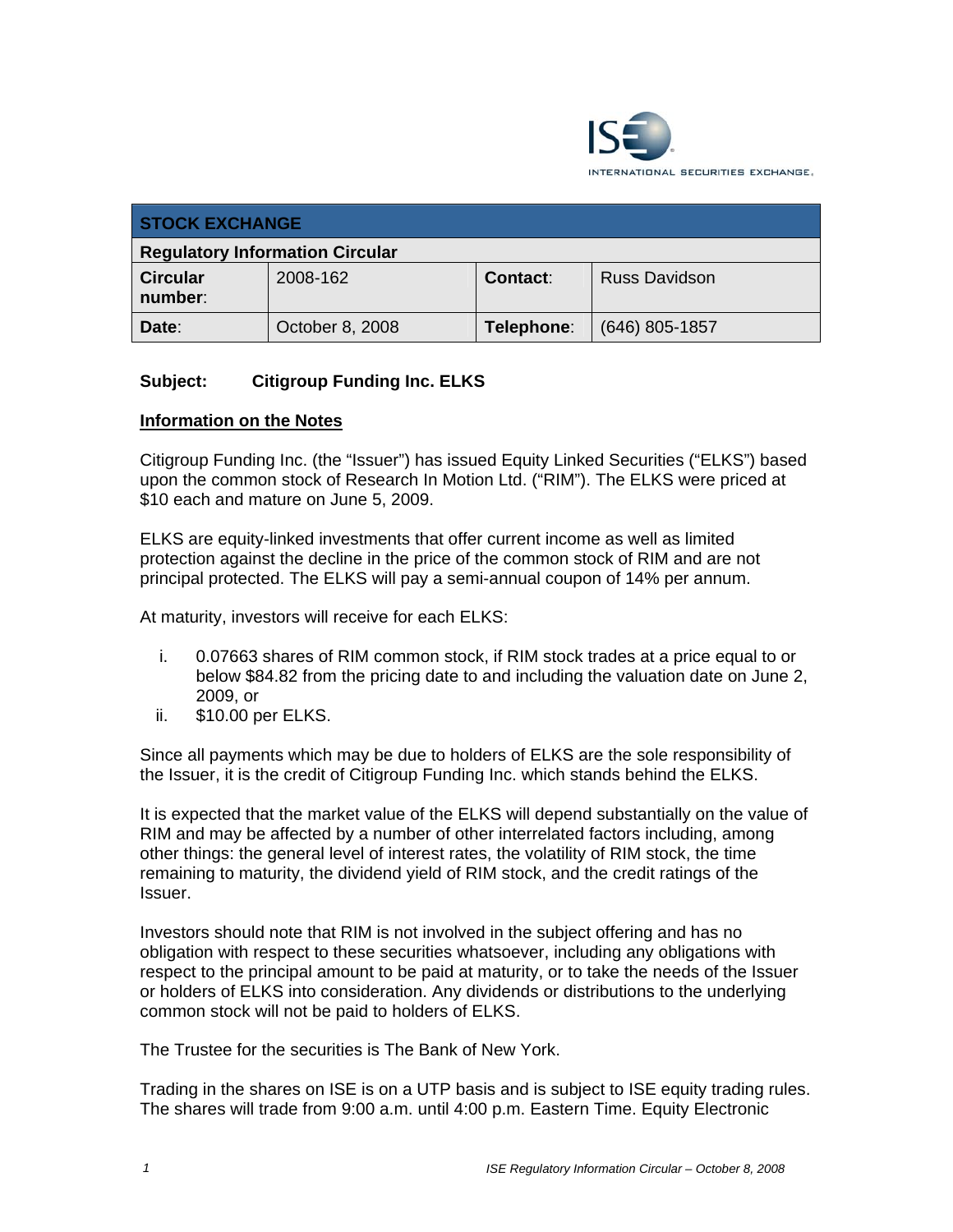Access Members ("Equity EAMs") trading the shares during the Pre-Market Session are exposed to the risk of the lack of the calculation or dissemination of underlying index value or intraday indicative value ("IIV"). For certain derivative securities products, an updated underlying index value or IIV may not be calculated or publicly disseminated in the Pre-Market hours. Since the underlying index value and IIV are not calculated or widely disseminated during Pre-Market hours, an investor who is unable to calculate implied values for certain derivative securities products during Pre-Market hours may be at a disadvantage to market professionals.

Equity EAMs also should review NASD Notice to Members 03-71 for guidance on trading these products. The Notice reminds members of their obligations to: (1) conduct adequate due diligence to understand the features of the product; (2) perform a reasonable-basis suitability analysis; (3) perform customer-specific suitability analysis in connection with any recommended transactions; (4) provide a balanced disclosure of both the risks and rewards associated with the particular product, especially when selling to retail investors; (5) implement appropriate internal controls; and (6) train registered persons regarding the features, risk and suitability of these products.

**This Regulatory Information Bulletin is not a statutory Prospectus. Equity EAMs should consult the Trust's Registration Statement, SAI, Prospectus and the Fund's website for relevant information.**